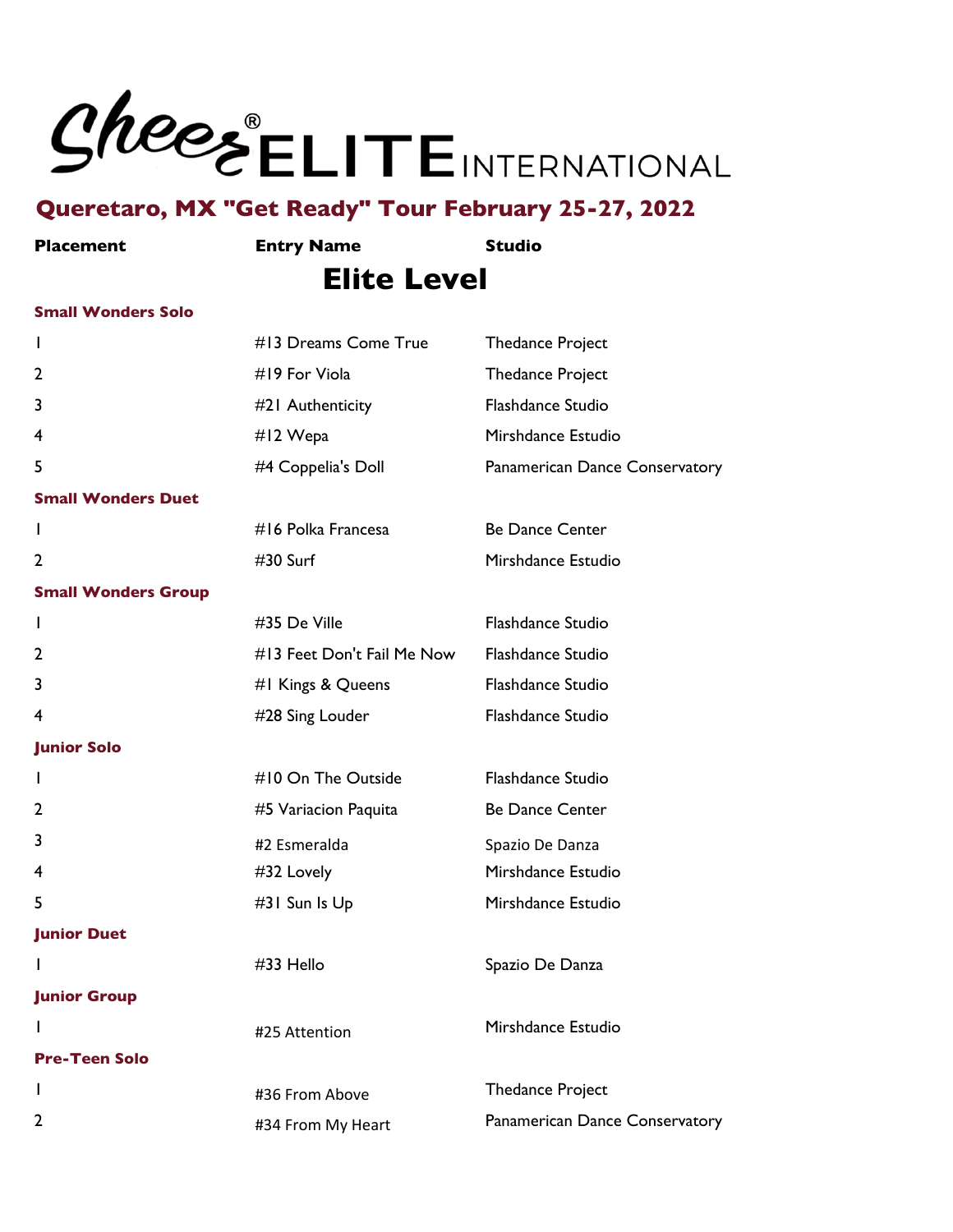

| <b>Placement</b>            | <b>Entry Name</b>                                         | <b>Studio</b>                  |
|-----------------------------|-----------------------------------------------------------|--------------------------------|
| 3                           | #20 Ole                                                   | Spazio De Danza                |
| 4                           | #42 Unfinished                                            | <b>Thedance Project</b>        |
| 5                           | #43 New Stuff                                             | <b>Thedance Project</b>        |
| <b>Pre-Teen Duet</b>        |                                                           |                                |
| I.                          | #27 I'm So Excited                                        | GS Jazz Escuela De Danza       |
| 2                           | #45 I Don't Want to Miss a Thing GS Jazz Escuela De Danza |                                |
| <b>Pre-Teen Trio</b>        |                                                           |                                |
| I.                          | #11 Indestructible                                        | <b>Be Dance Center</b>         |
| 2                           | #39 Fancy                                                 | Spazio De Danza                |
| <b>Pre-Teen Group</b>       |                                                           |                                |
| $\mathbf{I}$                | #46 K.O. On The Beat                                      | Spazio De Danza                |
| 2                           | #22 'Bayadera' Ankle Scarf Dance Flashdance Studio        |                                |
| <b>Pre-Teen Large Group</b> |                                                           |                                |
| $\mathbf{I}$                | #47 That's Life                                           | Flashdance Studio              |
| 2                           | #29 Kiss                                                  | Flashdance Studio              |
| 3                           | #6 G.I.B.                                                 | Flashdance Studio              |
| <b>Teen Solo Mujeres</b>    |                                                           |                                |
| I.                          | #89 Giselle Variation                                     | Panamerican Dance Conservatory |
| 2                           | #90 Heaven I Know                                         | <b>Total Pro</b>               |
| 3T                          | #60 Fortress                                              | <b>Thedance Project</b>        |
| 3                           | #83 Craze                                                 | <b>Thedance Project</b>        |
| 4                           | #64 Lights Out                                            | <b>Flashdance Studio</b>       |
| 5                           | #79 Easy                                                  | Panamerican Dance Conservatory |
| <b>Teen Solo Hombres</b>    |                                                           |                                |
| L                           | #69 Barriers                                              | <b>Flashdance Studio</b>       |
| 2                           | #52 We Will Rock You                                      | Spazio De Danza                |
| <b>Teen Duet</b>            |                                                           |                                |
|                             | #67 Perfect Two                                           | Spazio De Danza                |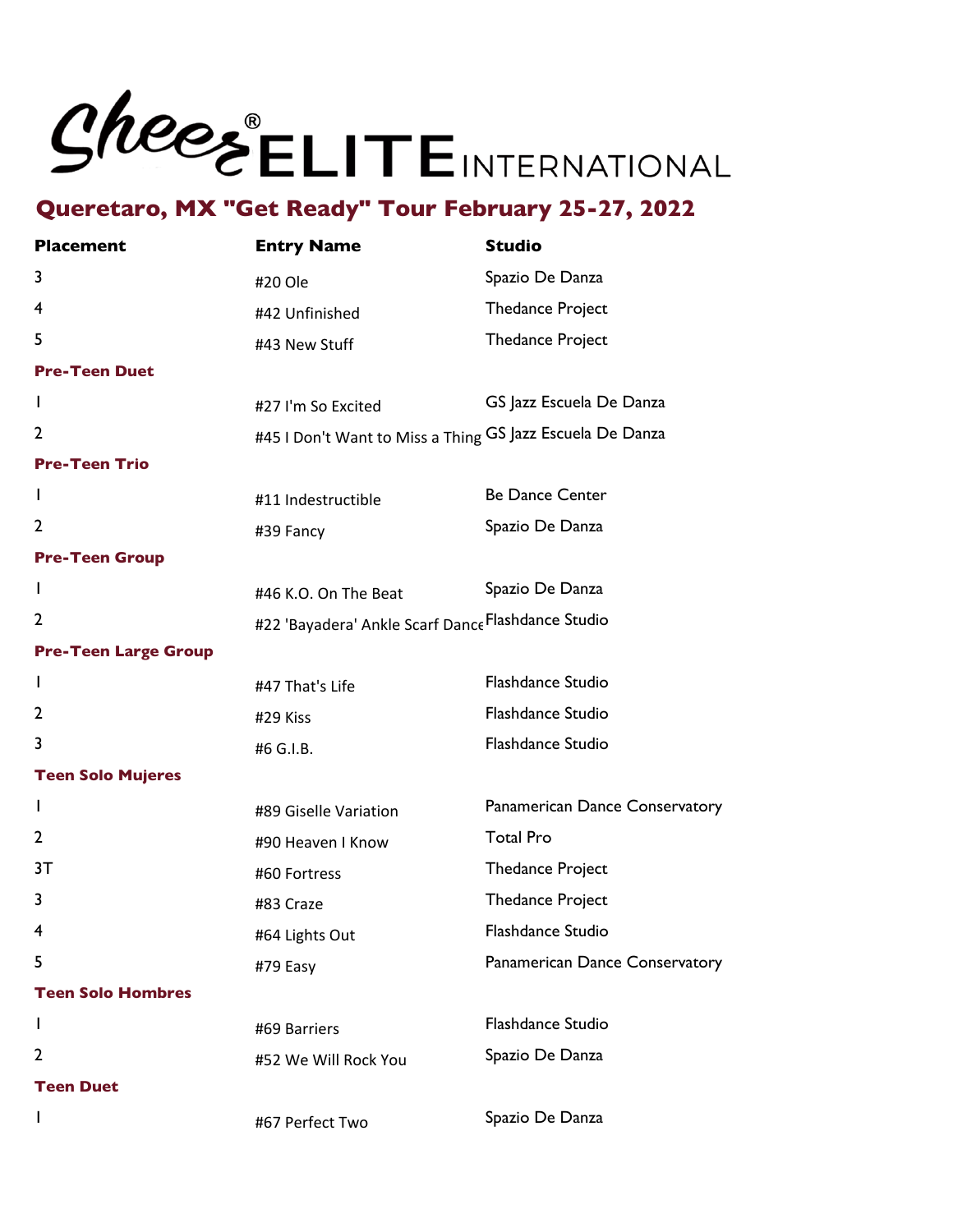# Shees ELITEINTERNATIONAL

## **Queretaro, MX "Get Ready" Tour February 25-27, 2022**

| <b>Placement</b>           | <b>Entry Name</b>          | <b>Studio</b>                  |
|----------------------------|----------------------------|--------------------------------|
| $\overline{2}$             | #48 Game Over              | Spazio De Danza                |
| 3                          | #49 Hear Me Right          | Spazio De Danza                |
| 4                          | #50 I Surrender            | <b>Be Dance Center</b>         |
| 5                          | #68 Havana                 | La Vid Estudio de Danza        |
| <b>Teen Trio</b>           |                            |                                |
| I.                         | #85 OMG                    | Spazio De Danza                |
| 2                          | #76 I Love Me              | La Vid Estudio de Danza        |
| <b>Teen Group</b>          |                            |                                |
| I.                         | #96 Move Me Naturally      | Flashdance Studio              |
| $\overline{2}$             | #54 Ghetto                 | Flashdance Studio              |
| 3                          | #125 Viva la Vida          | Flashdance Studio              |
| 4                          | #81 A Second Chance        | Spazio De Danza                |
| 5                          | #92 Amor Latino            | Spazio De Danza                |
| <b>Teen Large Group</b>    |                            |                                |
| I.                         | #61 Warrior                | <b>Be Dance Center</b>         |
| $\mathbf{2}$               | #55 Renacer                | GS Jazz Escuela De Danza       |
| 3                          | #56 Un Instante Con Alicia | Estudio De Danza Del Sur       |
| <b>Senior Solo Mujures</b> |                            |                                |
| $\mathbf{I}$               | #117 Skyloft               | The Crown Studio               |
| 2T                         | #108 Aqua                  | Flashdance Studio              |
| $\overline{2}$             | #109 Tokka                 | Flashdance Studio              |
| 3                          | #110 Billions              | Flashdance Studio              |
| $\overline{4}$             | #107 Revolt                | <b>Thedance Project</b>        |
| 5                          | #121 Tomorrow              | Flashdance Studio              |
| <b>Senior Solo Hombres</b> |                            |                                |
| I.                         | #105 Find Me               | Panamerican Dance Conservatory |
| $\overline{2}$             | #98 Quizas es el Ultimo    | Dance Corp Center              |

#118 Voldemorts Mirshdance Estudio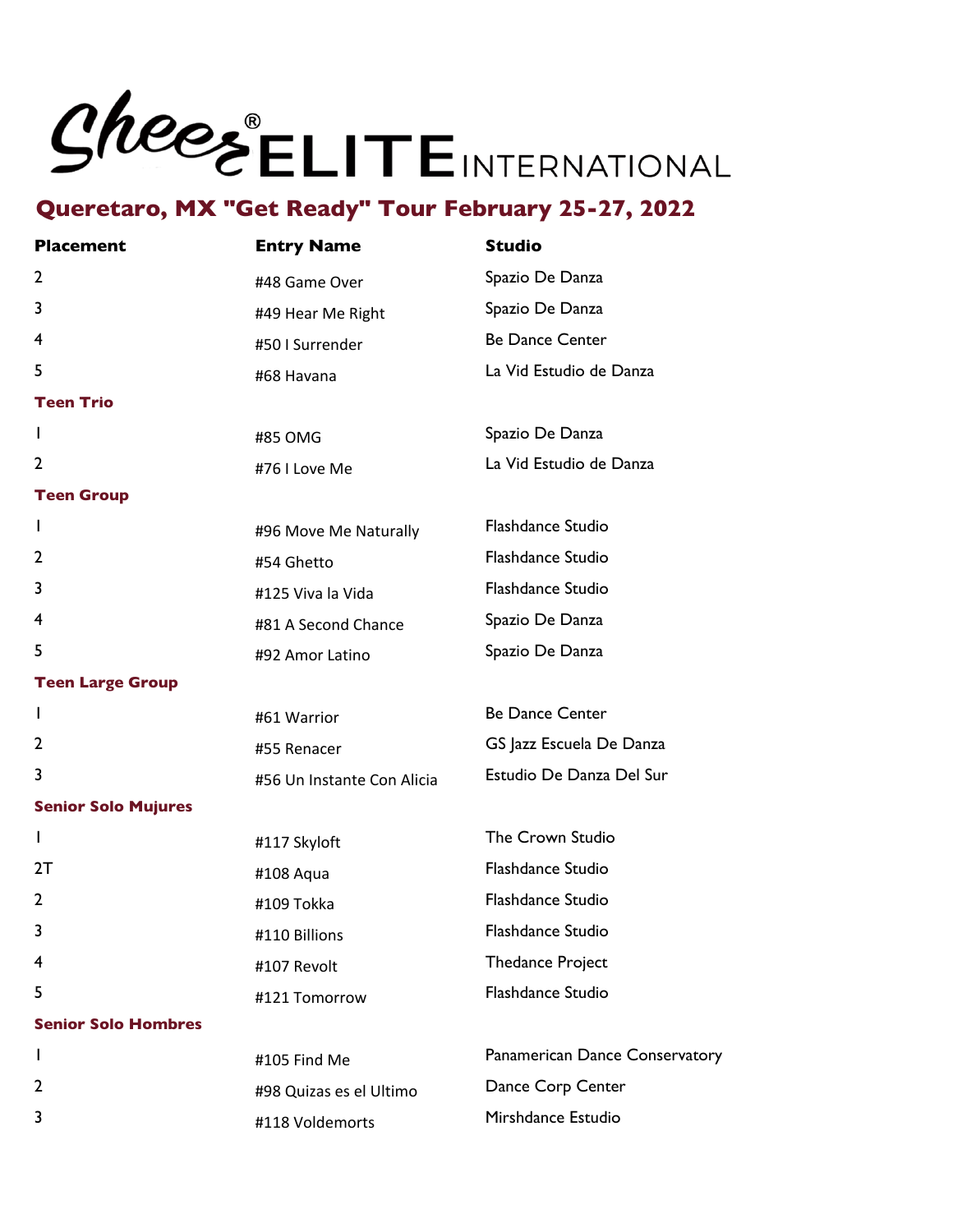# Shees ELITEINTERNATIONAL

### **Queretaro, MX "Get Ready" Tour February 25-27, 2022**

| <b>Placement</b>                                 | <b>Entry Name</b>      | <b>Studio</b>            |
|--------------------------------------------------|------------------------|--------------------------|
| <b>Senior Duet</b>                               |                        |                          |
| L                                                | #86 Home               | Spazio De Danza          |
| 2                                                | #129 Soulmates         | Spazio De Danza          |
| 3                                                | #97 White Flag         | <b>Be Dance Center</b>   |
| <b>Senior Trio</b>                               |                        |                          |
| L                                                | #93 Tientos Por Tangos | Estudio De Danza Del Sur |
| 2                                                | #119 Rather Be         | Spazio De Danza          |
| 3                                                | #113 Confident         | Spazio De Danza          |
| <b>Senior Group</b>                              |                        |                          |
| $\mathbf{I}$                                     | #116 Whip It           | Flashdance Studio        |
| 2                                                | #114 Mr. Worldwide     | <b>Be Dance Center</b>   |
| 3                                                | #99 Hijo De La Luna    | Spazio De Danza          |
| 4                                                | #94 Cenzontle          | Ana Studio               |
| 5                                                | #101 Charleston        | Estudio De Danza Del Sur |
| <b>Senior Large Group</b>                        |                        |                          |
| I                                                | #131 Dog Days Are Over | Flashdance Studio        |
| 2                                                | #91 Outlaws            | Flashdance Studio        |
| 3                                                | #140 Twilight          | <b>Flashdance Studio</b> |
| 4                                                | #80 Seguidillas        | <b>Flashdance Studio</b> |
| 5                                                | #103 Crazy Race        | Flashdance Studio        |
| 13 and Up Production                             |                        |                          |
| L                                                | #135 Mamma Knows Best  | Flashdance Studio        |
| <b>Overall Solo/Duet/Trio</b>                    |                        |                          |
| L                                                | #69 Barriers           | Flashdance Studio        |
| <b>Overall Group/Large Group/Line/Production</b> |                        |                          |
| I                                                | #131 Dog Days Are Over | Flashdance Studio        |

#### **Sheer Artist Award - First Place High Score Solo/Duet/Trio - 2021 Tour or National Convention Scholarship**

Zaira Meza *Jaime* Cedillo Giovanna Trevino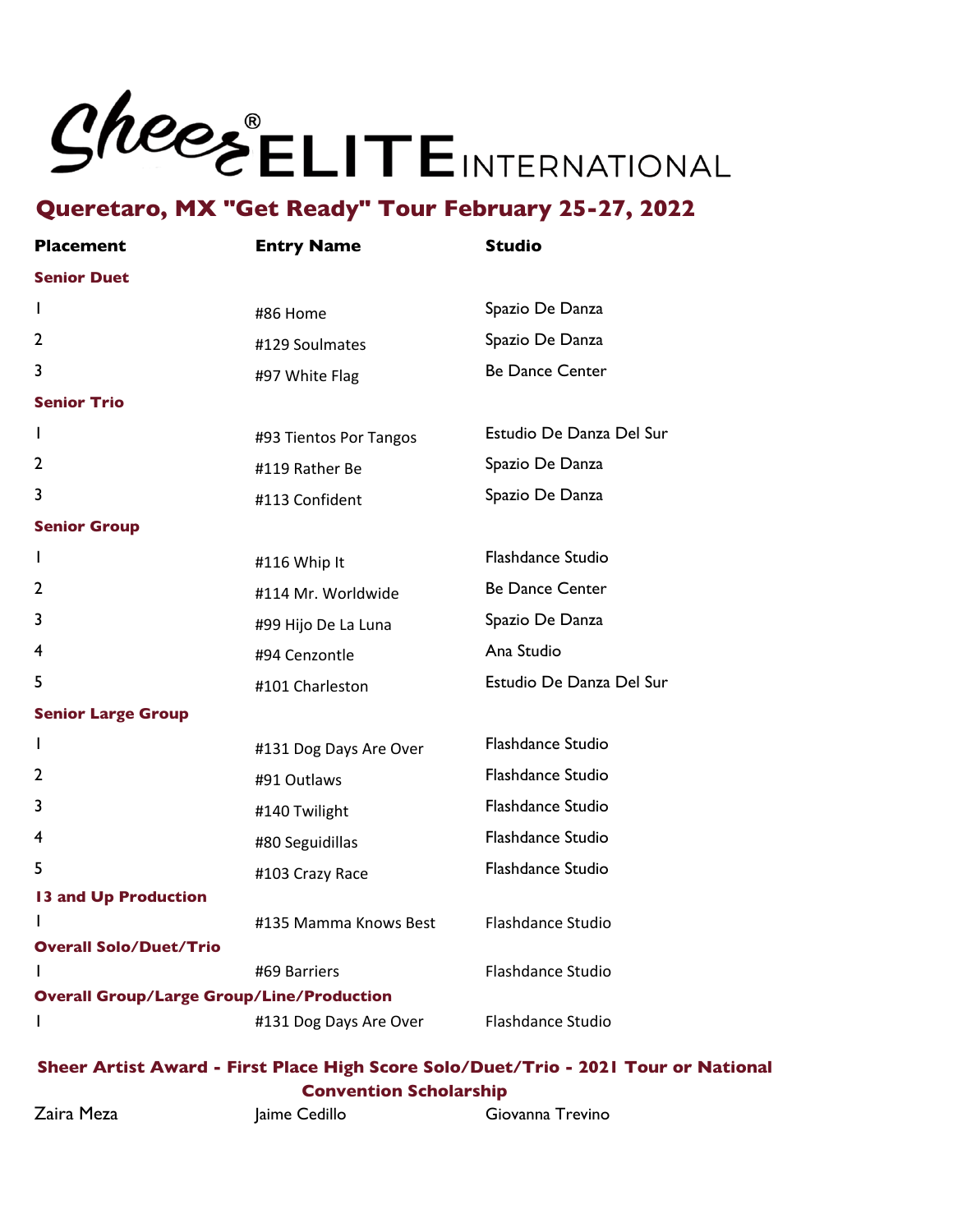# SheesELITEINTERNATIONAL

# **Queretaro, MX "Get Ready" Tour February 25-27, 2022**

| <b>Placement</b>                              | <b>Entry Name</b>                                                     | <b>Studio</b>            |
|-----------------------------------------------|-----------------------------------------------------------------------|--------------------------|
| Victoria Valencia Medrano                     | Diana Laura Olvera Perez                                              | Alexa Rodriguez          |
| Armando Flores Rodriguez                      | <b>Axel Miguel</b>                                                    | Romina Turrubiate        |
| Yeseli Azeneth Salas Rodriguez Patricio Lopez |                                                                       |                          |
| Karol Sofia Muro Hernandez                    | Maria Jose Rangel                                                     |                          |
| Ana Lucia Valdez Garcia                       | <b>Gael Montes</b>                                                    |                          |
| Fernanda Ortega                               | Dana Aldeco                                                           |                          |
| Leilani Ailee Villa Verdugo                   | Camila Ruanova                                                        |                          |
| Jessica Malacara Ibarra                       | Karen Eileen Retana Garcia                                            |                          |
| Natasha Erosa                                 | Irene Maria Ramon Guzman                                              |                          |
| <b>Nathalie Arias</b>                         | Sofia Alcaraz                                                         |                          |
| Paula Martinez                                | Vanessa Garcia                                                        |                          |
| Olympia Mariana Flores                        |                                                                       |                          |
| Rodriguez                                     | Valentina Gallegos                                                    |                          |
|                                               | <b>Sheer Competition Voucher - First Place High Score Group/Large</b> |                          |
|                                               | <b>Group/Line/Production/Overall</b>                                  |                          |
| SW Group, Preteen Large                       |                                                                       | <b>Flashdance Studio</b> |
| Group, Teen Group, Senior                     |                                                                       |                          |
| Group, Senior Large Group,                    | \$1,100                                                               |                          |
| 13+ Production, Overall Solo,                 |                                                                       |                          |

| Overall Group    |       |                        |
|------------------|-------|------------------------|
| Ir. Group        | \$100 | Mirshdance Estudio     |
| Pre-Teen Group   | \$100 | Spazio De Danza        |
| Teen Large Group | \$125 | <b>Be Dance Center</b> |

#### **Sheer Choreography Award - Outstanding Choreography - 2021 National \$100 Credit**

| Mirshdance Estudio      |
|-------------------------|
| Flashdance Studio       |
| <b>Be Dance Center</b>  |
| Spazio De Danza         |
| <b>Thedance Project</b> |
|                         |

### **Sheer Excellence Award - Recognition of Faculty in Convention Class - 2021 Full National Convention Scholarship**

Valentina Leone Antonia Verav Ivanna Patricia Valeria Ruiz Eduardo Muniz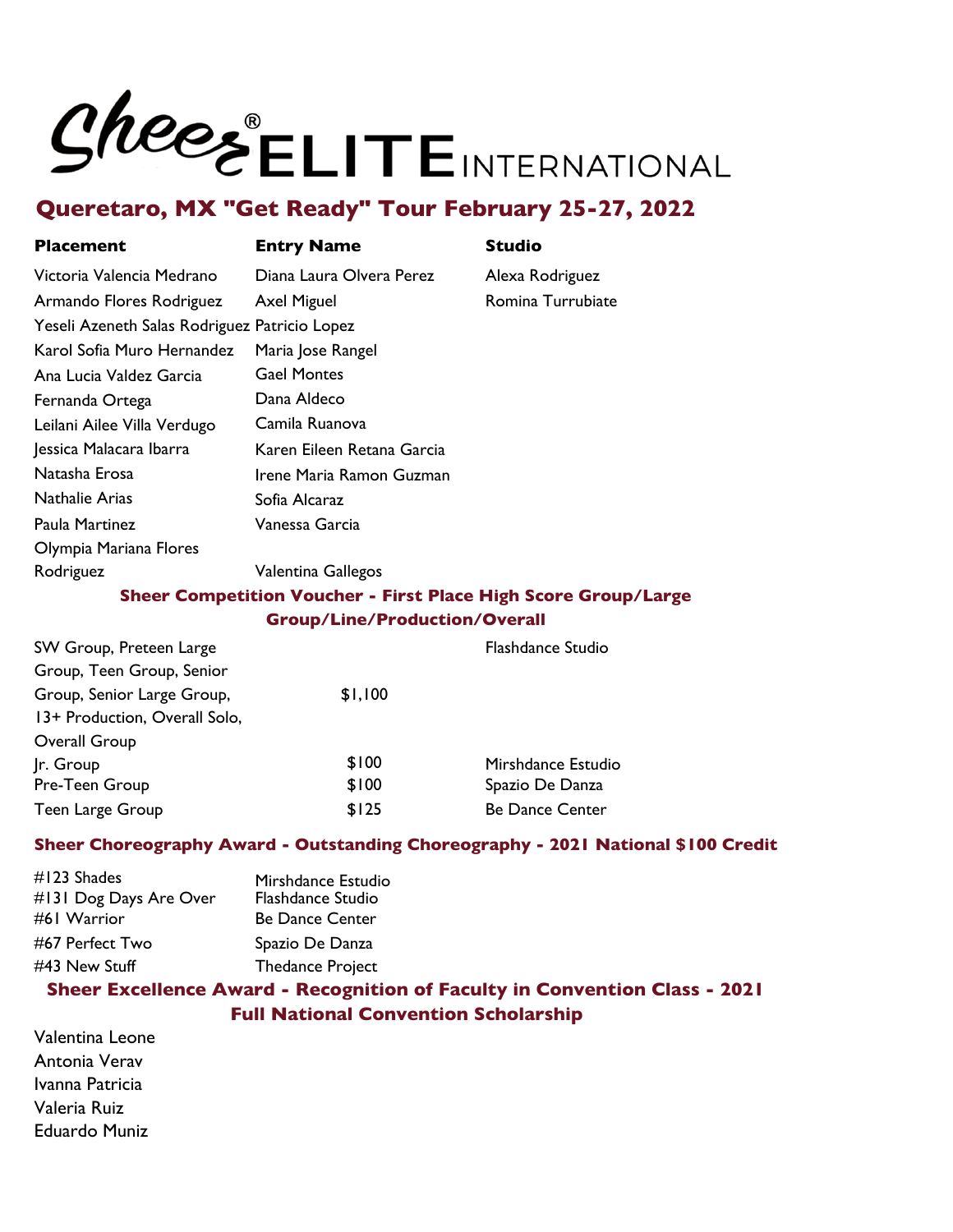# SheesELITEINTERNATIONAL

## **Queretaro, MX "Get Ready" Tour February 25-27, 2022**

#### **Placement Entry Name Studio**

Marina Vabaez Naomi Dominguez Camila Ventre Angel Rodriguez

#### **Sheer Style Award - Highest Score per Dance Style - 2021 National \$100 Credit**

| Etnico                | #134 Darkbuka                             | Spazio De Danza                |
|-----------------------|-------------------------------------------|--------------------------------|
| Acrobacia             | #133 Night of the Dancing Flame Total Pro |                                |
| <b>Ballet Clasico</b> | #80 Seguidillas                           | <b>Flashdance Studio</b>       |
| Contemporaneo         | #69 Barriers                              | Flashdance Studio              |
| Danza Contemporanea   | #42 Unfinished                            | <b>Thedance Project</b>        |
| Danza de Caracter     | #100 Fusion                               | Estudio De Danza Del Sur       |
| Danza Teatral         | #56 Un Instante Con Alicia                | Estudio De Danza Del Sur       |
| <b>Flamenco</b>       | $# 93$ Tientos Por Tangos                 | Estudio De Danza Del Sur       |
| Hip Hop               | #91 Outlaws                               | Flashdance Studio              |
| <b>azz</b>            | #116 Whip It                              | Flashdance Studio              |
| Lirico                | #13 Dreams Come True                      | <b>Thedance Project</b>        |
| <b>Specialty</b>      | #117 Skyloft                              | The Crown Studio               |
| Tap                   | #20 Ole                                   | Spazio De Danza                |
| Puntas                | #89 Giselle Variation                     | Panamerican Dance Conservatory |

#### **Sheer Director Award - Highest Score per Dance Studio - 2021 National \$100 Credit**

| #1151 Little Party     | Mirshdance Estudio                        |
|------------------------|-------------------------------------------|
| #131Dog Days Are Over  | Flashdance Studio                         |
| #61 Warrior<br>#20 Ole | <b>Be Dance Center</b><br>Spazio De Danza |
| #13 Dreams Come True   | <b>Thedance Project</b>                   |

### **Orlando Dance Conservatory Summer Intensive Scholarships**

| Patricio Lopez (Half) | Zaria Meza (Half)     |                                   |
|-----------------------|-----------------------|-----------------------------------|
| Orel Ruiz (Quarter)   | Vianey Parra (Quarter | Jessica Malacara Ibarra (Quarter) |

### **MOVE - Half Intensive Scholarship**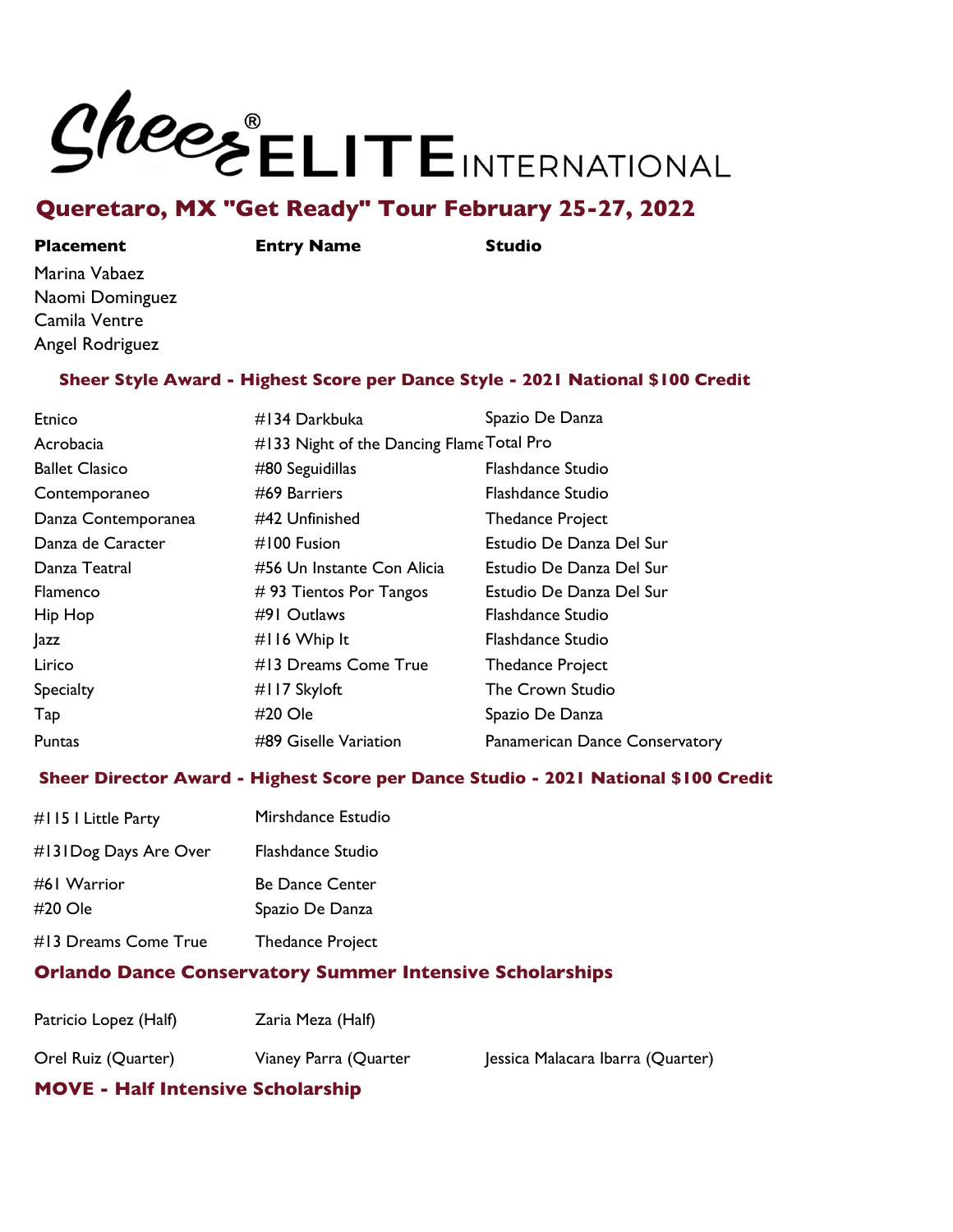# Shees ELITEINTERNATIONAL

# **Queretaro, MX "Get Ready" Tour February 25-27, 2022**

#### **Placement Entry Name Studio**

Maria Fernanda Ortega Lopez (Half) Sofia Garcia De Leon (Half)

#### **Wylliams Henry Contemporary Dance Summer Workshop Scholarship**

Mercedes Hernandez (Full)

#### **UNLV Summer Intensive Scholarship**

Fernanda Alverde (Full)

| Natalia Martinez (Half)   | Valentina Alavez (Half) | Mariana Wade (Half)              |
|---------------------------|-------------------------|----------------------------------|
| Alexa Valencia (Half)     | Sara Sofia Cano (Half)  | Victoria Valencia Medrano (Half) |
| <b>Congeniality Award</b> |                         |                                  |

#### Thedance Project

#### **Vickie Sheer Award - Achievement Above and Beyond Expectations - 2021 National \$50 Credit**

| Small Wonder            | Dana Aldeco               | <b>Be Dance Center</b>   |
|-------------------------|---------------------------|--------------------------|
| Junior                  | Camila Runova             | <b>Flashdance Studio</b> |
| Pre-Teen                | Victoria Valencia Medrano | Spazio De Danza          |
| Teen                    | Beatriz Moreno            | <b>Thedance Project</b>  |
| Senior                  | Fernanda Ortega           | The Crown Studio         |
| <b>Teen Hombre</b>      | Patricio Lopez            | <b>Flashdance Studio</b> |
| <b>Special Awards</b>   |                           |                          |
| <b>Sheer Ambition</b>   | #52 We Will Rock You      |                          |
| <b>Sheer Balance</b>    | #117Skyloft               |                          |
| Sheer Ballerina         | #4 Copelia's Doll         |                          |
| Sheer Beauty            | #2 Esmeralda              |                          |
| <b>Sheer Brilliance</b> | $#20$ Ole                 |                          |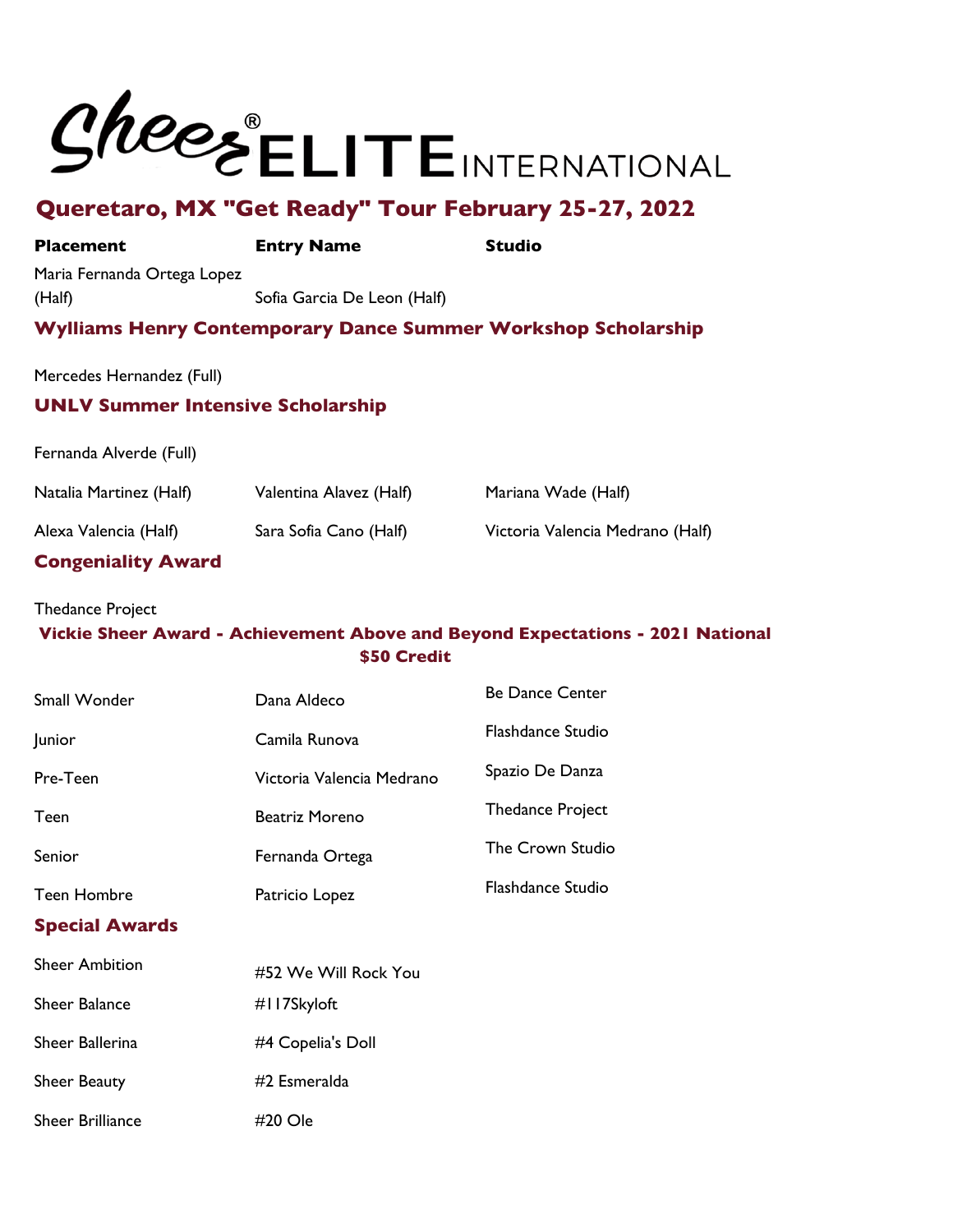

| <b>Placement</b>           | <b>Entry Name</b>      | <b>Studio</b> |
|----------------------------|------------------------|---------------|
| Sheer Charisma             | #49 Hear Me Right      |               |
| Sheer Choreography         | #6 G.I.B               |               |
| <b>Sheer Confidence</b>    | #97 White Flag         |               |
| <b>Sheer Control</b>       | #19 For Viola          |               |
| <b>Sheer Costume</b>       | #7 Over the Rainbow    |               |
| <b>Sheer Dazzling</b>      | #101 Charleston        |               |
| <b>Sheer Energetic</b>     | #43 New Stuff          |               |
| <b>Sheer Entertainment</b> | #91                    |               |
| <b>Sheer Enthusiasm</b>    | #46 K.O. On the Beat   |               |
| <b>Sheer Excellence</b>    | #51 Iduna              |               |
| <b>Sheer Excitement</b>    | #71 Girl In the Mirror |               |
| <b>Sheer Extension</b>     | #105 Find Me           |               |
| <b>Sheer Fabulous</b>      | #93 Tientos Por Tangos |               |
| <b>Sheer Fierceness</b>    | #83 Craze              |               |
| <b>Sheer Force</b>         | #5 Variacion Paquita   |               |
| <b>Sheer Genius</b>        | #69 Barriers           |               |
| Sheer Impressive           | #13 Dreams Come True   |               |
| Sheer Inspiration          | #84 Strange            |               |
| Sheer Joy                  | #67 Perfect Two        |               |
| Sheer Leap                 | #94 Cenzontle          |               |
| <b>Sheer Legs</b>          | #11 Indestructible     |               |
| <b>Sheer Performance</b>   | #54 Ghetto             |               |